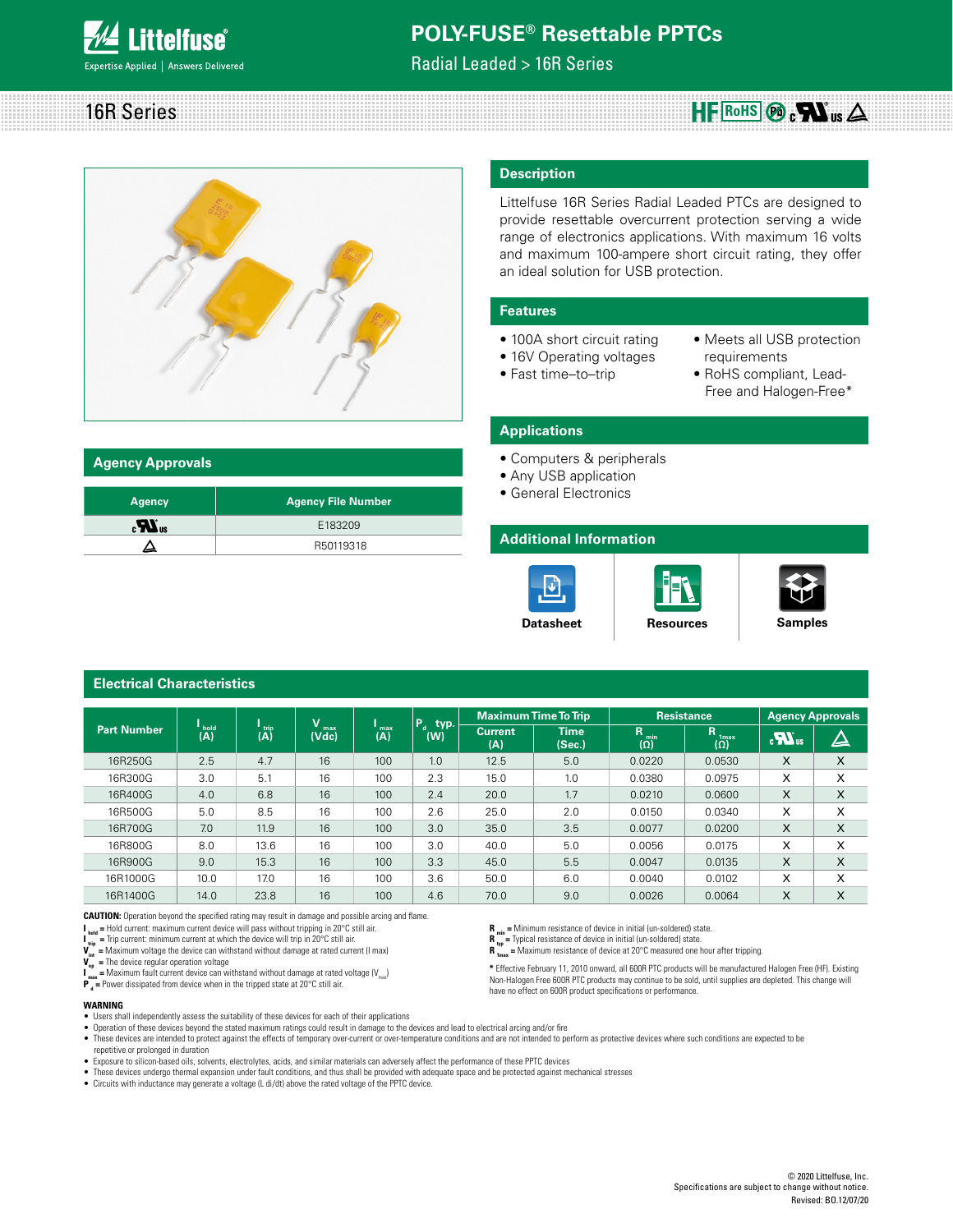

Radial Leaded > 16R Series

### **Temperature Rerating**

| <b>Ambient Operation Temperature</b> |                         |                 |               |                |                |                |                |                |                |  |
|--------------------------------------|-------------------------|-----------------|---------------|----------------|----------------|----------------|----------------|----------------|----------------|--|
|                                      | $-40^{\circ}$ C         | $-20^{\circ}$ C | $0^{\circ}$ C | $20^{\circ}$ C | $40^{\circ}$ C | $50^{\circ}$ C | $60^{\circ}$ C | $70^{\circ}$ C | $85^{\circ}$ C |  |
| <b>Part Number</b>                   | <b>Hold Current (A)</b> |                 |               |                |                |                |                |                |                |  |
| 16R250G                              | 3.7                     | 3.3             | 2.9           | 2.5            | 2.2            | 2.0            | 1.8            | 1.6            | 1.3            |  |
| 16R300G                              | 4.4                     | 4.0             | 3.5           | 3.0            | 2.6            | 2.4            | 2.1            | 1.9            | 1.6            |  |
| 16R400G                              | 5.9                     | 5.3             | 4.7           | 4.0            | 3.5            | 3.2            | 2.9            | 2.6            | 2.1            |  |
| 16R500G                              | 7.4                     | 6.6             | 5.9           | 5.0            | 4.4            | 4.0            | 3.6            | 3.2            | 2.6            |  |
| 16R700G                              | 10.4                    | 9.3             | 8.2           | 7.0            | 6.1            | 5.6            | 5.0            | 4.5            | 3.7            |  |
| 16R800G                              | 11.8                    | 10.6            | 9.4           | 8.0            | 7.0            | 6.3            | 5.7            | 5.1            | 4.2            |  |
| 16R900G                              | 13.3                    | 12.0            | 10.6          | 9.0            | 7.8            | 7.1            | 6.5            | 5.8            | 4.7            |  |
| 16R1000G                             | 14.8                    | 13.3            | 11.8          | 10.0           | 8.7            | 7.9            | 7.1            | 6.4            | 5.3            |  |
| 16R1400G                             | 20.7                    | 18.6            | 16.5          | 14.0           | 12.2           | 11.1           | 10.0           | 9.0            | 7.4            |  |



The average time current curves and Temperature Rerating curve performance is affected by a number or variables, and these curves provided as guidance only. Customer must verify the performance in their application.

#### **Average Time Current Curves Temperature Rerating Curve**



**Note:**

Typical Temperature rerating curve, refer to table for derating data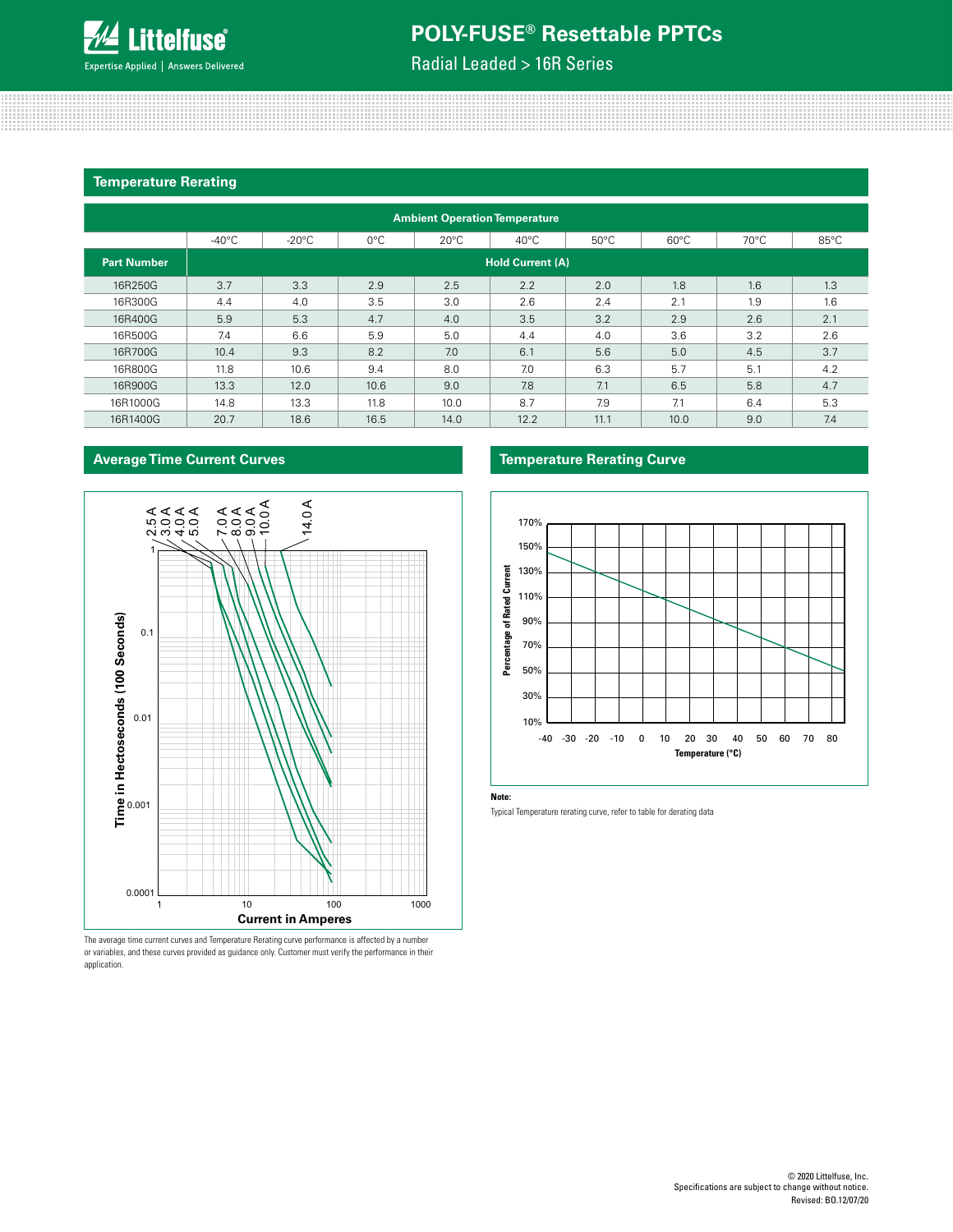

Radial Leaded > 16R Series

## **Soldering Parameters - Wave Soldering**

| <b>Pre-Heating Zone</b> | Refer to the condition recommended by the flux<br>manufacturer.<br>Max. ramping rate should not exceed 4°C/Sec.                                                                                                                          |
|-------------------------|------------------------------------------------------------------------------------------------------------------------------------------------------------------------------------------------------------------------------------------|
| <b>Soldering Zone</b>   | Max. solder temperature should not exceed 260°C.<br>Time within 5°C of actual Max. solder temperature<br>within $3 - 5$ seconds.<br>Total time from 25°C room to Max. solder temperature<br>within 5 minutes including Pre-Heating time. |
| <b>Cooling Zone</b>     | Cooling by natural convection in air.<br>Max. ramping down rate should not exceed 6°C/Sec.                                                                                                                                               |



| <b>Lead Material</b>                | 2.5A: Tin-plated Copper clad Steel<br>3.0 - 14.0A: Tin-plated Copper |
|-------------------------------------|----------------------------------------------------------------------|
| Soldering<br><b>Characteristics</b> | Solderability per MIL-STD-202,<br>Method 208                         |
| <b>Insulating Material</b>          | Cured, flame retardant epoxy polymer meets<br>UL94V-0 requirements.  |
| <b>Device Labeling</b>              | Marked with 'LF', voltage, current rating, and date<br>code.         |

## **Physical Specifications Environmental Specifications**

| <b>Operating/Storage Temperature</b>                                 | $-40^{\circ}$ C to $+85^{\circ}$ C                                              |
|----------------------------------------------------------------------|---------------------------------------------------------------------------------|
| <b>Maximum Device Surface</b><br><b>Temperature in Tripped State</b> | $125^{\circ}$ C                                                                 |
| <b>Passive Aging</b>                                                 | $+85^{\circ}$ C, 1000 hours<br>-/+5% typical resistance change                  |
| <b>Humidity Aging</b>                                                | +85°C, 85% R.H., 1000 hours<br>-/+5% typical resistance change                  |
| <b>Thermal Shock</b>                                                 | $+85^{\circ}$ C to -40 $^{\circ}$ C 10 times<br>-/+5% typical resistance change |
| <b>Solvent Resistance</b>                                            | MIL-STD-202, Method 215<br>No change                                            |
| <b>Moisture Resistance Level</b>                                     | Level 1, J-STD-020                                                              |

## **Dimensions & Part Marking System**



| Part          |               |               |       | B             |       | С             |      | D      |            | Е             |      |               |      |               |      | <b>Physical Characteristics</b> |
|---------------|---------------|---------------|-------|---------------|-------|---------------|------|--------|------------|---------------|------|---------------|------|---------------|------|---------------------------------|
| <b>Number</b> | <b>Figure</b> | <b>Inches</b> | mm    | <b>Inches</b> | mm    | <b>Inches</b> | mm   | Inches | mm         | <b>Inches</b> | mm   | <b>Inches</b> | mm   | Lead (dia)    |      | <b>Material</b>                 |
|               |               | Max.          | Max.  | Max.          | Max.  | Typ.          | Tvp. | Min.   | <b>Min</b> | Max.          | Max. | Tvp.          | Typ. | <b>Inches</b> | mm   |                                 |
| 16R250G       |               | 0.35          | 8.90  | 0.50          | 12.80 | 0.20          | 5.1  | 0.13   | 3.18       | 0.12          | 3.00 | 0.035         | 0.9  | 0.020         | 0.51 | Sn/CuFe                         |
| 16R300G       |               | 0.28          | 7.10  | 0.43          | 11.00 | 0.20          | 5.1  | 0.30   | 7.6        | 0.12          | 3.00 | 0.047         | 1.2  | 0.032         | 0.81 | Sn/Cu                           |
| 16R400G       |               | 0.35          | 8.90  | 0.50          | 12.80 | 0.20          | 5.1  | 0.30   | 7.6        | 0.12          | 3.00 | 0.047         | 1.2  | 0.032         | 0.81 | Sn/Cu                           |
| 16R500G       |               | 0.41          | 10.40 | 0.56          | 14.30 | 0.20          | 5.1  | 0.30   | 7.6        | 0.12          | 3.00 | 0.047         | 1.2  | 0.032         | 0.81 | Sn/Cu                           |
| 16R700G       |               | 0.44          | 11.20 | 0.78          | 19.70 | 0.20          | 5.1  | 0.30   | 7.6        | 0.12          | 3.00 | 0.047         | 1.2  | 0.032         | 0.81 | Sn/Cu                           |
| 16R800G       |               | 0.50          | 12.70 | 0.82          | 20.90 | 0.20          | 5.1  | 0.30   | 7.6        | 0.12          | 3.00 | 0.047         | 1.2  | 0.032         | 0.81 | Sn/Cu                           |
| 16R900G       |               | 0.55          | 14.00 | 0.85          | 21.70 | 0.20          | 5.1  | 0.30   | 7.6        | 0.12          | 3.00 | 0.047         | 1.2  | 0.032         | 0.81 | Sn/Cu                           |
| 16R1000G      |               | 0.65          | 16.50 | 0.99          | 25.20 | 0.20          | 5.1  | 0.30   | 7.6        | 0.12          | 3.00 | 0.047         | 1.2  | 0.032         | 0.81 | Sn/Cu                           |
| 16R1400G      |               | 0.93          | 23.50 | 1.10          | 27.90 | 0.40          | 10.2 | 0.30   | 7.6        | 0.14          | 3.50 | 0.055         | . 4  | 0.039         | 1.00 | Sn/Cu                           |

© 2020 Littelfuse, Inc. Specifications are subject to change without notice. Revised: BO.12/07/20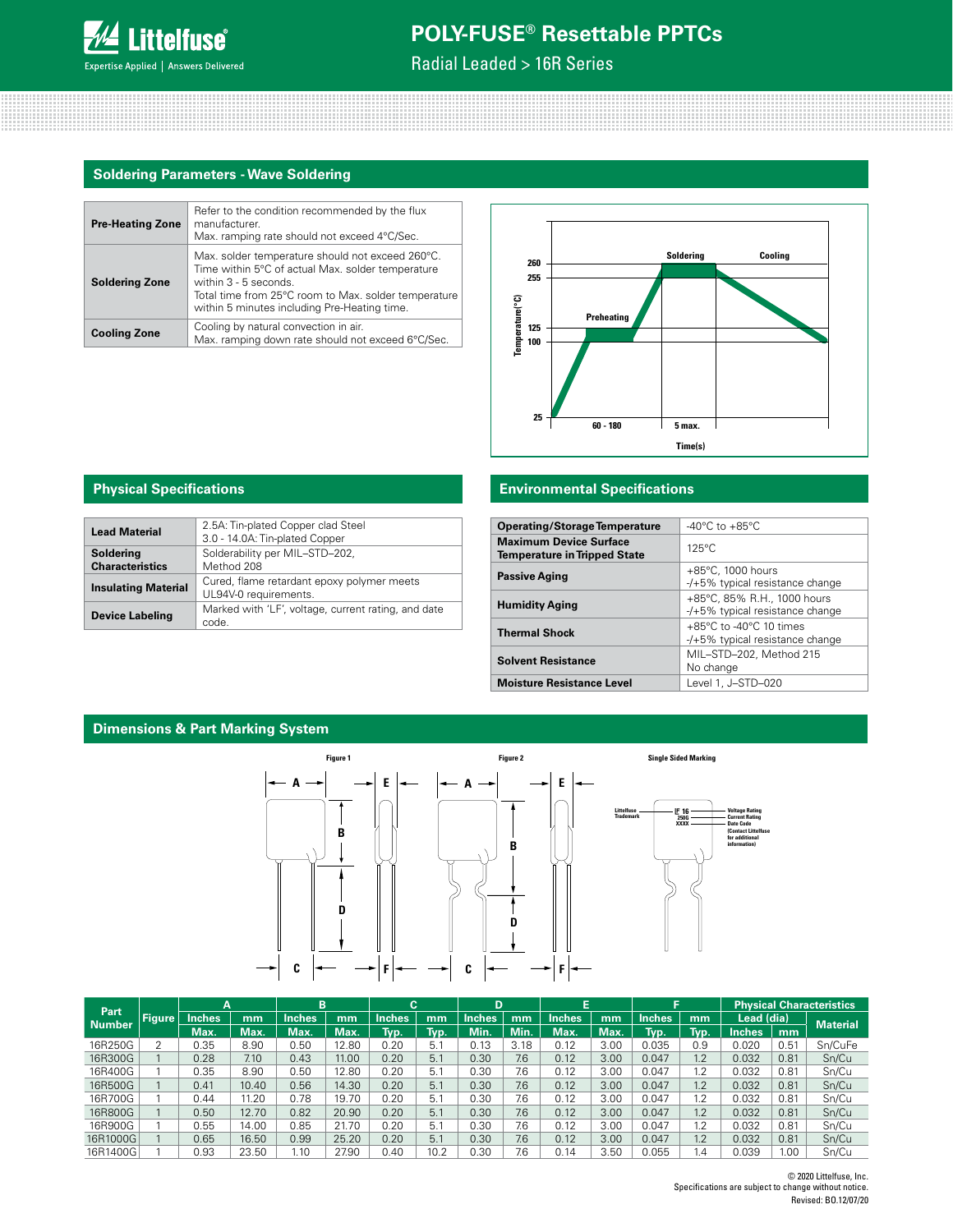

Radial Leaded > 16R Series

## **Part Ordering Number System**



#### **Packaging Options**

| <b>Part Number</b> | <b>Ordering Number</b> | (A)   | <b>V</b> <sub>hold</sub> Code | <b>Packaging Option</b> | <b>Quantity</b> | <b>Quantity &amp; Packaging Codes</b> |
|--------------------|------------------------|-------|-------------------------------|-------------------------|-----------------|---------------------------------------|
| 16R250G            | 16R250GU               | 2.50  | 250                           | <b>Bulk</b>             | 500             | U                                     |
| 16R300G            | 16R300GU               | 3.00  | 300                           | <b>Bulk</b>             | 500             |                                       |
|                    | 16R300GPR              |       |                               | Tape and Ammo           | 2000            | PR                                    |
| 16R400G            | 16R400GU               | 4.00  | 400                           | <b>Bulk</b>             | 500             |                                       |
|                    | 16R400GPR              |       |                               | Tape and Ammo           | 2000            | <b>PR</b>                             |
|                    | 16R500GU               |       |                               | <b>Bulk</b>             | 500             |                                       |
| 16R500G            | 16R500GPR              | 5.00  | 500                           | Tape and Ammo           | 2000            | <b>PR</b>                             |
| 16R700G            | 16R700GMR              | 7.00  | 700                           | Tape and Ammo           | 1000            | MR.                                   |
| 16R800G            | 16R800GF               | 8.00  | 800                           | <b>Bulk</b>             | 200             |                                       |
|                    | 16R900GF               |       |                               | <b>Bulk</b>             | 200             |                                       |
| 16R900G            | 16R900GMR              | 9.00  | 900                           | Tape and Ammo           | 1000            | <b>MR</b>                             |
| 16R1000G           | 16R1000GMR             | 10.00 | 1000                          | Tape and Ammo           | 1000            | <b>MR</b>                             |
| 16R1400G           | 16R1400GH              | 14.00 | 1400                          | <b>Bulk</b>             | 100             | н                                     |

#### **WARNING**

• Users shall independently assess the suitability of these devices for each of their applications

● Operation of these devices beyond the stated maximum ratings could result in damage to the devices and lead to electrical arcing and/or fire<br>● These devices are intended to protect against the effects of temporary overprolonged in duration

● Exposure to silicon-based oils, solvents, electrolytes, acids, and similar materials can adversely affect the performance of these PPTC devices<br>● These devices undergo thermal expansion under fault conditions, and thus

• Circuits with inductance may generate a voltage (L di/dt) above the rated voltage of the PPTC device.